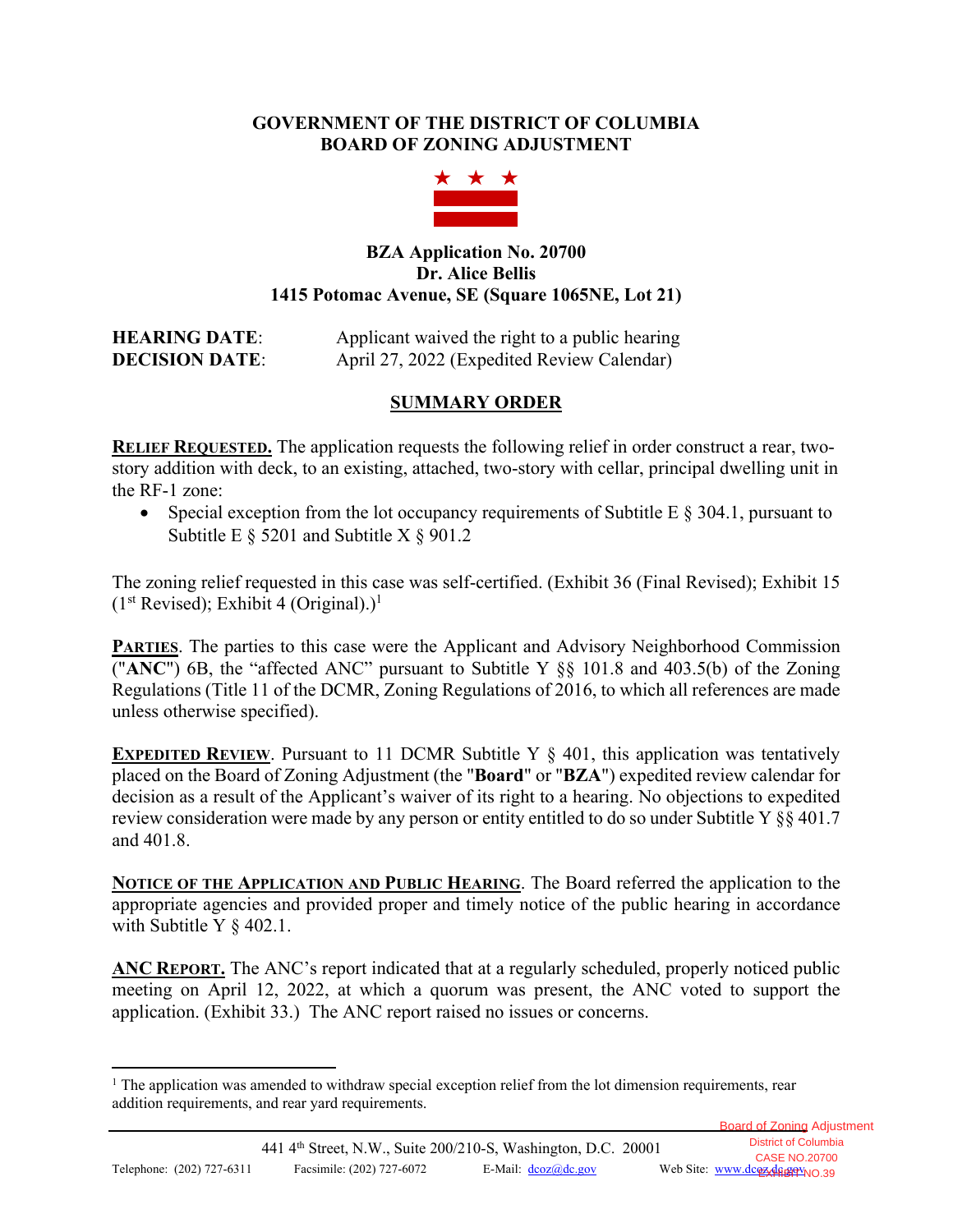#### **BZA ORDER NO. 20700 PAGE NO. 2**

**OFFICE OF PLANNING ("OP") REPORT.** OP submitted a report recommending approval of the application. (Exhibit 32).

**DISTRICT DEPARTMENT OF TRANSPORTATION ("DDOT") REPORT.** DDOT did not submit a written report to the record, however, provided comments via email regarding removal of a structure in the public alley as well as changing the direction of the gate to swing into private property. (Exhibit 38.)

**PERSONS IN SUPPORT.** The Capitol Hill Restoration Society submitted a letter in support of the application. (Exhibit 29.)

# **CONCLUSIONS**

Pursuant to Subtitle Y  $\S 604.3$ , the order of the Board may be in summary form where granting an application when there was no party in opposition. As a summary order, it does not constitute binding legal precedent on the Board and shall not be considered by the Board in evaluating future applications.

Based upon the record before the Board, and having given great weight to the appropriate reports and recommendations filed in this case, the Board concludes that the Applicant has met the burden of proof that the requested special exception relief can be granted because:

- It is in harmony with the general purpose and intent of the Zoning Regulations and Map;
- It will not tend to affect adversely the use of neighboring property; and
- Pursuant to Subtitle  $X \S 901.2(c)$ , the relief satisfies the specified conditions for special exception relief.

## **DECISION**

Based on the case record and the testimony at the hearing, the Board concludes that the applicant has satisfied the burden of proof for the requested relief and therefore **APPROVES** the following relief:

• Special exception from the lot occupancy requirements of Subtitle E  $\S$  304.1, pursuant to Subtitle E  $\S$  5201 and Subtitle X  $\S$  901.2

Subject to the following **CONDITION**:

1. The project shall be constructed in accordance with the plans submitted as Exhibit 16 in the record,<sup>2</sup> as required by Subtitle Y  $\S$ § 604.9 and 604.10.

<sup>&</sup>lt;sup>2</sup> Self-Certification. The zoning relief requested in this case was self-certified, pursuant to Subtitle Y  $\S$  300.6. In granting the requested self-certified relief subject to the plans submitted with the Application, the Board makes no finding that the requested relief is either necessary or sufficient to authorize the proposed construction project described in the Application and depicted on the approved plans. Instead, the Board expects the Zoning Administrator to undertake a thorough and independent review of the building permit and certificate of occupancy applications filed for this project and to deny any such application that would require additional or different zoning relief from what is granted by this Order.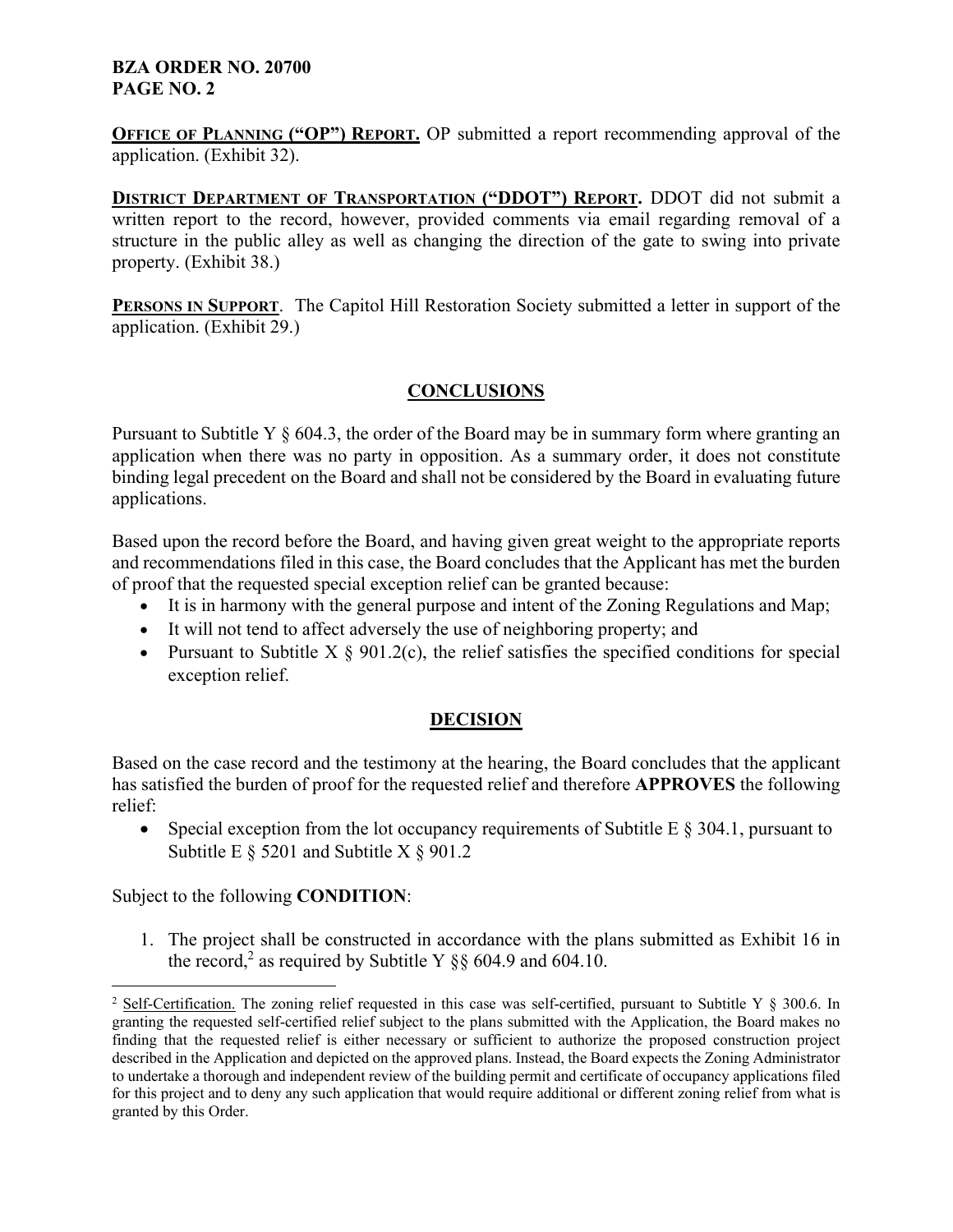**VOTE**: **5-0-0**  (Frederick L. Hill, Lorna L. John, Carl H. Blake, Chrishaun S. Smith, and Robert E. Miller to APPROVE)

**BY ORDER OF THE D.C. BOARD OF ZONING ADJUSTMENT** 

A majority of the Board members approved the issuance of this order.

| <b>ATTESTED BY:</b> |                                                              |
|---------------------|--------------------------------------------------------------|
|                     | <b>SARA A. B (RDIN)</b><br>Director, <b>Office</b> of Zoning |
|                     |                                                              |

**FINAL DATE OF ORDER:** May 2, 2022

PURSUANT TO 11 DCMR SUBTITLE Y § 604.11, NO ORDER OF THE BOARD SHALL TAKE EFFECT UNTIL TEN (10) DAYS AFTER IT BECOMES FINAL PURSUANT TO SUBTITLE Y § 604.7.

PURSUANT TO 11 DCMR SUBTITLE Y § 702.1, THIS ORDER SHALL NOT BE VALID FOR MORE THAN TWO YEARS AFTER IT BECOMES EFFECTIVE UNLESS, WITHIN SUCH TWO-YEAR PERIOD, THE APPLICANT FILES PLANS FOR THE PROPOSED STRUCTURE WITH THE DEPARTMENT OF CONSUMER AND REGULATORY AFFAIRS FOR THE PURPOSE OF SECURING A BUILDING PERMIT, OR THE APPLICANT FILES A REQUEST FOR A TIME EXTENSION PURSUANT TO SUBTITLE Y § 705 PRIOR TO THE EXPIRATION OF THE TWO-YEAR PERIOD AND THE REQUEST IS GRANTED. PURSUANT TO SUBTITLE Y § 703.14, NO OTHER ACTION, INCLUDING THE FILING OR GRANTING OF AN APPLICATION FOR A MODIFICATION PURSUANT TO SUBTITLE Y §§ 703 OR 704, SHALL TOLL OR EXTEND THE TIME PERIOD.

PURSUANT TO 11 DCMR SUBTITLE Y § 604, APPROVAL OF AN APPLICATION SHALL INCLUDE APPROVAL OF THE PLANS SUBMITTED WITH THE APPLICATION FOR THE CONSTRUCTION OF A BUILDING OR STRUCTURE (OR ADDITION THERETO) OR THE RENOVATION OR ALTERATION OF AN EXISTING BUILDING OR STRUCTURE. AN APPLICANT SHALL CARRY OUT THE CONSTRUCTION, RENOVATION, OR ALTERATION ONLY IN ACCORDANCE WITH THE PLANS APPROVED BY THE BOARD AS THE SAME MAY BE AMENDED AND/OR MODIFIED FROM TIME TO TIME BY THE BOARD OF ZONING ADJUSTMENT.

IN ACCORDANCE WITH THE D.C. HUMAN RIGHTS ACT OF 1977, AS AMENDED, D.C. OFFICIAL CODE § 2-1401.01 *ET SEQ.* (ACT), THE DISTRICT OF COLUMBIA DOES NOT DISCRIMINATE ON THE BASIS OF ACTUAL OR PERCEIVED: RACE, COLOR, RELIGION, NATIONAL ORIGIN, SEX, AGE, MARITAL STATUS, PERSONAL APPEARANCE, SEXUAL ORIENTATION, GENDER IDENTITY OR EXPRESSION, FAMILIAL STATUS, FAMILY RESPONSIBILITIES, MATRICULATION, POLITICAL